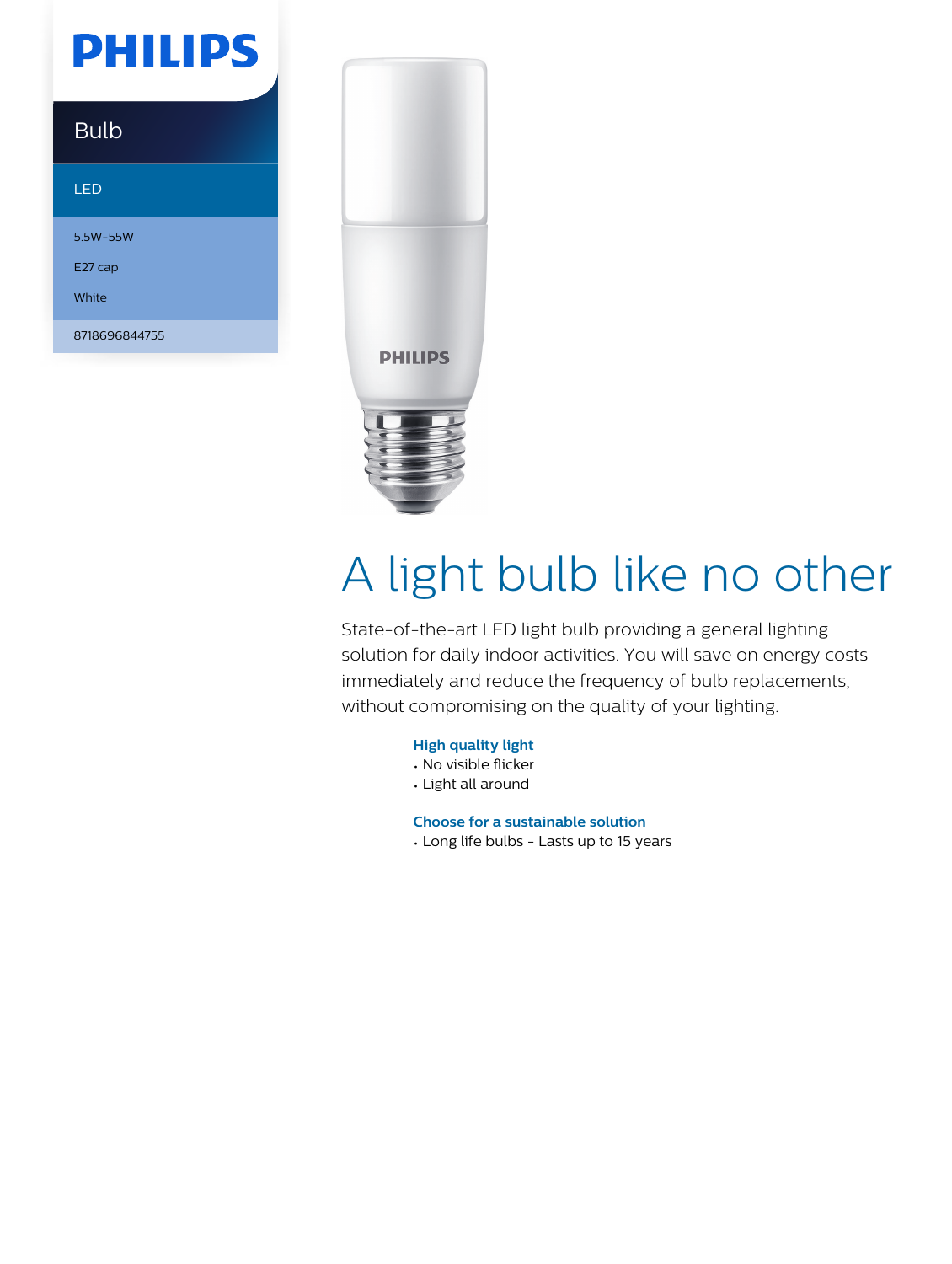## **Highlights**

#### **No visible flicker**

When your light flickers in quick succession it could be hard on the eyes, cause headaches, and even set off an attack for those with photosensitive epilepsy. It's both unpleasant and unnecessary. LEDs can flicker because of their rapid response to the driver current. However, because Philips LEDs are designed so that variations in your driver current's output are minimized, they eliminate the factors that cause flicker. So, you won't see it, not even a hint.

#### **Light all around**

Thanks to its innovative but vintage design shape, this LED bulb prevents the shadow that normally appears at the beam spread edge. The result? Natural warm white light all around.

#### **15,000-hour rated average life**



With a lifetime of up to 15,000 hours. you can reduce the hassle of frequently replacing your light bulbs, and enjoy a perfect lighting solution for over 15 years.

## Specifications

#### **Bulb characteristics**

- Dimmable: No
- Intended use: Indoor
- Lamp shape: Non directional bulb
- Socket: E27
- Technology: LED
- Type of glass: Frosted

#### **Bulb dimensions**

- Height: 11.43 cm
- Weight: 0.038 kg
- Width: 3.72 cm

#### **Durability**

- Average life (at 2.7 hrs/day): 15 year(s)
- Lumen maintenance factor: 70%
- Nominal lifetime: 15,000 hour(s)
- Number of switch cycles: 50,000

#### **Light characteristics**

- Beam angle: 200 degree(s)
- Color consistency: 6SDCM
- Color rendering index (CRI): 80
- Color temperature: 3000 K
- Light Color Category: White
- Nominal luminous flux: 550 lumen
- Starting time: <0.5 s
- Warm-up time to 60% light: Instant full light

#### **Miscellaneous**

• EyeComfort: Yes

#### **Other characteristics**

- Lamp current: 70 mA
- $\cdot$  Efficacy: 100 lm/W

#### **Packaging information**

- EAN: 8718696844755
- EOC: 871869684475500
- Product title: DLStick 5.5W E27 3000K 1PF/12 APR

#### **Power consumption**

- Power factor: 0.51
- Voltage: 220-240 V
- Wattage: 5.5 W
- Wattage equivalent: 55 W

#### **Product dimensions & weight**

• Length: 11.43 cm

#### **Rated values**

- Rated beam angle: 200 degree(s)
- Rated lifetime: 15,000 hour(s)
- Rated luminous flux: 550 lumen
- Rated power: 5.5 W

#### **Technical specifications**

• Frequency: 50-60 Hz